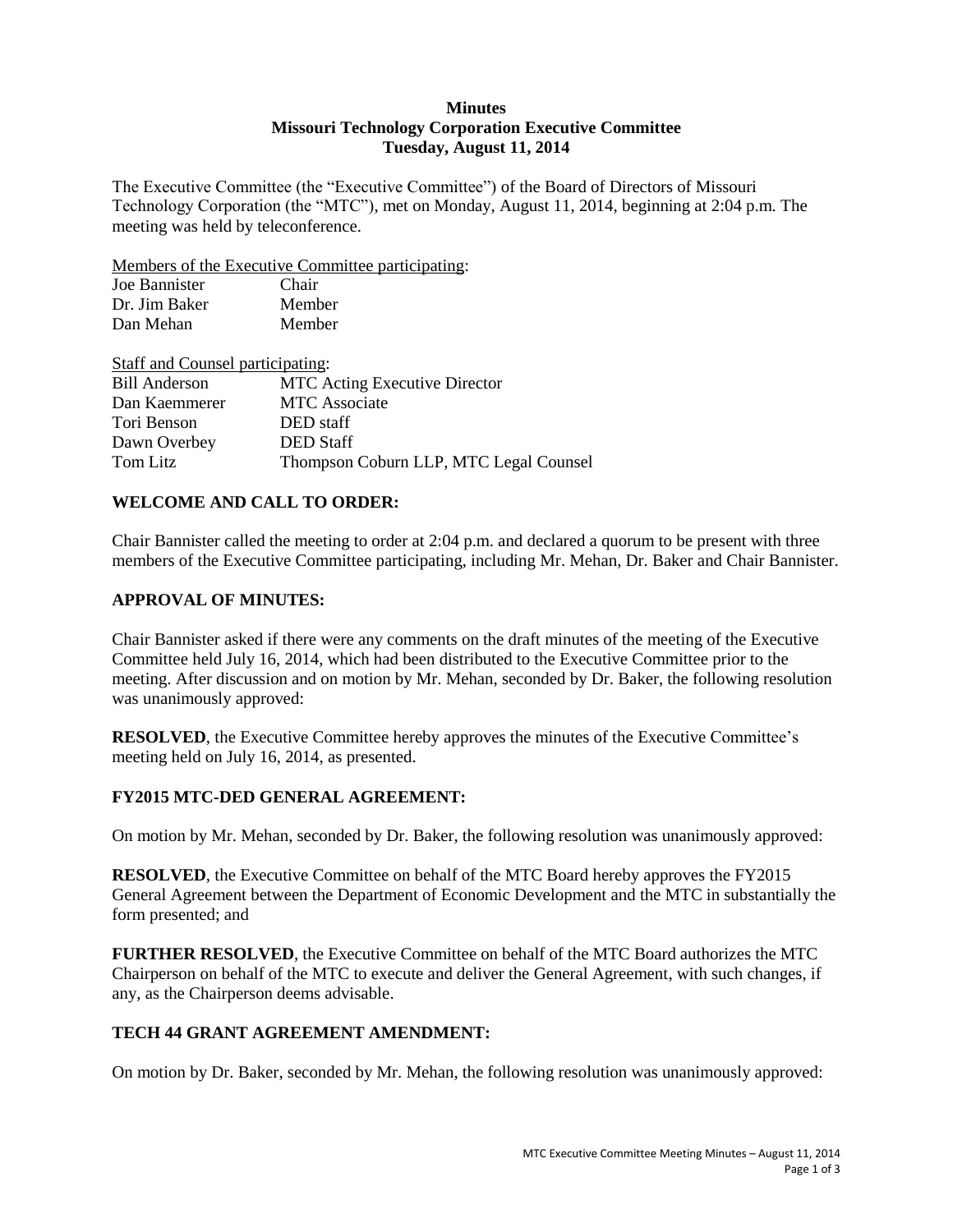**RESOLVED**, the Executive Committee on behalf of the MTC Board hereby approves the amendment to the grant agreement by and between the MTC and the I-44 Advanced Technology Corridor d/b/a Tech44 in the amount of \$25,000, pursuant to the FY2015 MTC Operating Plan, in substantially the form presented; and

**FURTHER RESOLVED**, the Executive Committee on behalf of the MTC Board hereby authorizes the MTC Acting Executive Director to execute and deliver on behalf of the MTC all documents relating to such amendment on behalf of the MTC; and

**FURTHER RESOLVED**, the Executive Committee on behalf of the MTC Board hereby authorizes the MTC Acting Executive Director on behalf of the MTC to negotiate, amend, and approve any and all agreements, documents or instruments and to take such other actions as may be required or desirable in connection with, or in furtherance of such amendment.

# **WARRENSBURG INNOVATION CENTER INVOICE:**

On motion by Mr. Mehan, seconded by Dr. Baker, the following resolution was unanimously approved:

**RESOLVED**, the Executive Committee on behalf of the MTC Board hereby approves the invoice for the reimbursement of closedown costs of the Warrensburg Innovation Center in the amount of \$9,797.35 submitted by the University of Central Missouri pursuant to the FY2014 MTC Operating Plan; and

**FURTHER RESOLVED**, the Executive Committee on behalf of the MTC Board hereby authorizes the MTC Acting Executive Director on behalf of the MTC to negotiate, amend, approve, and execute any and all agreements, documents or instruments and to take such other actions as may be required or desirable in connection with, or in furtherance of the above invoice.

### **CLOSED SESSION:**

On motion by Mr. Mehan, seconded by Dr. Baker, the following resolution was approved by roll call vote as follows:

**RESOLVED**, the Executive Committee hereby approves entering into Closed Session at 2:13 p.m. pursuant to Sections 610.021 (1), (12), (14) and (15), RSMo, to review proposed transaction documents relating to IDEA Fund applications for financial assistance.

| Mr. Mehan              | aye |
|------------------------|-----|
| Dr. Baker              | aye |
| <b>Chair Bannister</b> | aye |

On motion by Mr. Mehan, seconded by Dr. Baker, the following resolution was approved by roll call vote as follows:

**RESOLVED**, the Executive Committee approves reconvening from Closed Session at 2:17 p.m.

| Mr. Mehan              | aye |
|------------------------|-----|
| Dr. Baker              | aye |
| <b>Chair Bannister</b> | aye |

Chair Bannister reported that the Executive Committee took no action in the Closed Session after a discussion confined to the matters stated above. The Executive Committee continued its discussion in Open Session.